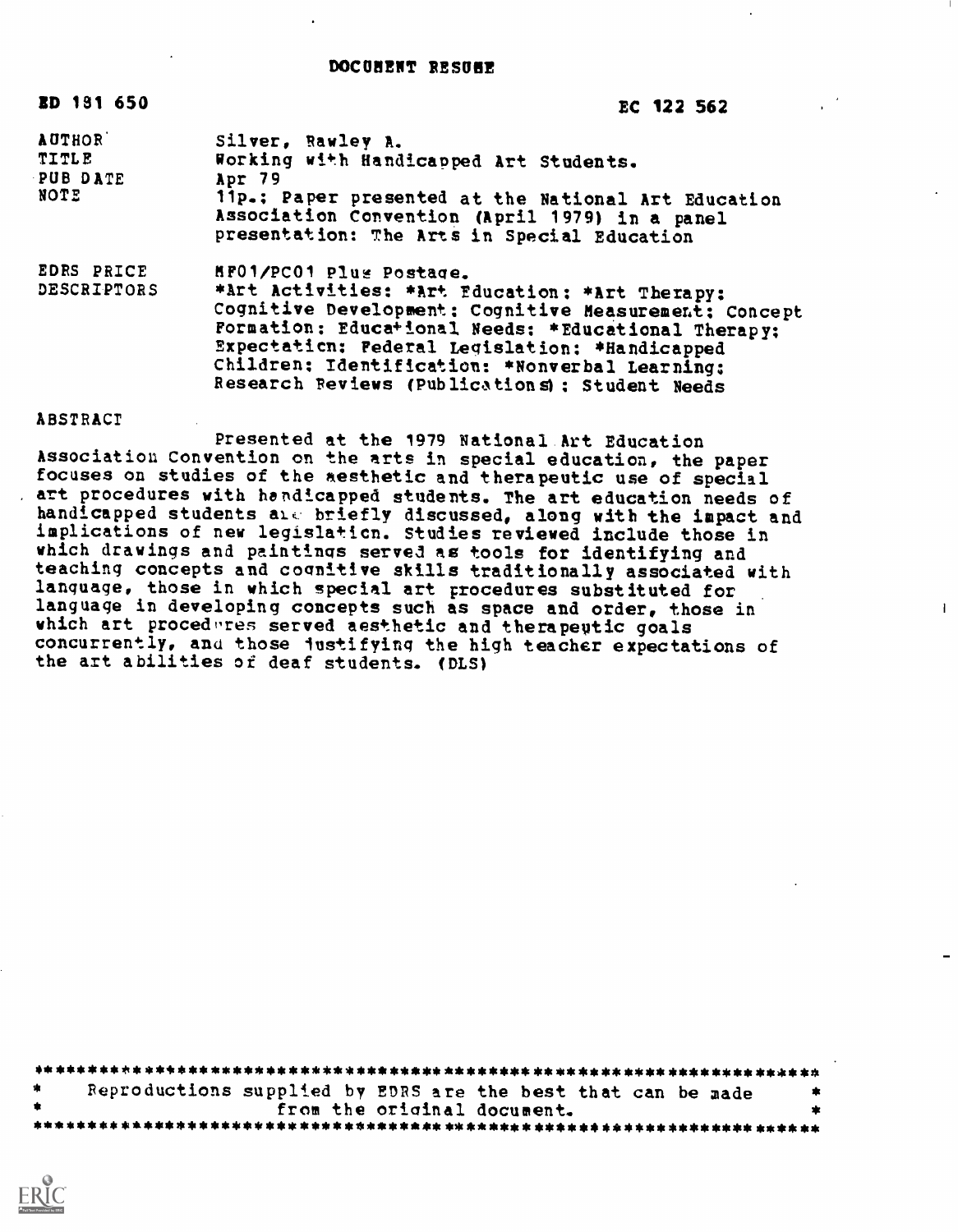## **US DEPARTMENT OF HEALTH.<br>ENUCATION & WELFARE<br>NATIONAL INSTITUTE OF**<br>EDUCATION

THIS DOCUMENT HAS BEEN REPRO-<br>DUCEO EXACTLY AS RECEIVED FROM<br>THE PERSON OR OSCANIZATION ORIGIN-<br>ATING IT POINTS OF VIEW OR OPINIONS<br>STATEO DO NOT NECESSARILY REPRE-<br>SENTOFFICIAL NATIONAL INSTITUTE OF<br>EDUCATION POSITION OR

WORKING WITH HANDICAPPED ART STUDENTS

Rawley A Silver, EdD, ATR, Director National Institute of Education Project G-790081 College of new Rochelle, Graduate School New Rochelle, N.Y.10801

**KEY** 

paper in a panel presentation: The Arts in Special Education

National Art Education Association Convention April 20, 1979

> PERMISSION TO REPRODUCE THIS MATERIAL HAS BEEN GRANTED BY

<u> Victor of the Community of the Community of the Community of the Community of the Community of the Community of the Community of the Community of the Community of the Community of the Community of the Community of the Co</u> ال الروز المتألف كالحصر الكاسط الموقع السلم.

TO THE EDUCATIONAL RESOURCES INFORMATION OF NTER (ERIC).

ED181650

Á

EC 122562

ىم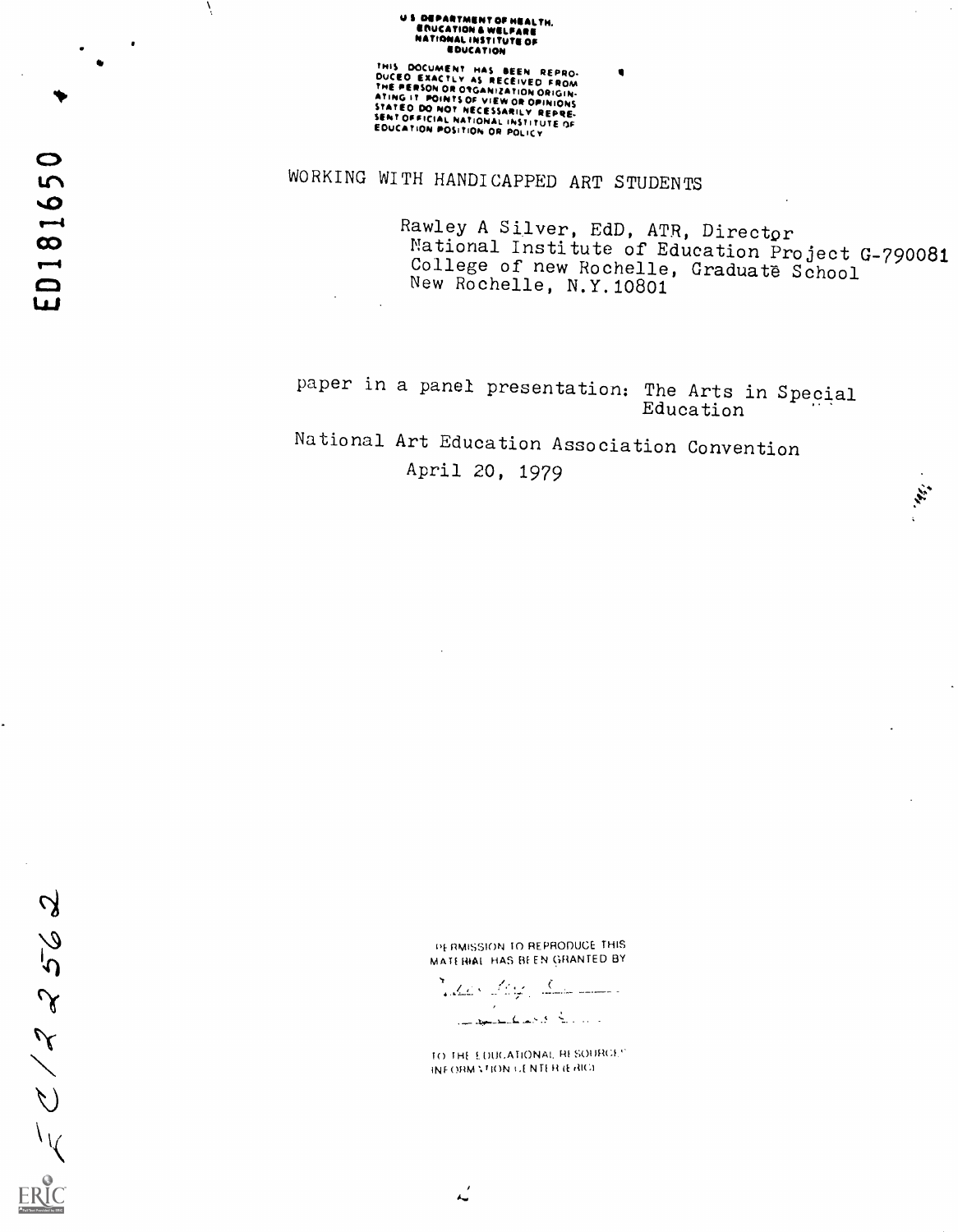We have been asked to define the art education needs of handicapped children, to comment on the impact and implications of new legislation, and to make suggestions for more effective art programs.

I am tempted to preface my comments with a remark by MacDonald Critchley when he was asked to define learning disabilities. He said it was like trying to define the undefinable and unscrew the inscrutible.

The art education needs of handicapped children are not so different from the needs of normal children that special definitions are called for, in my judgment. <sup>I</sup> have worked with deaf and hard of hearing children, with learning disabled and with emotionally disturbed children, and found the similarities so much greater than the differences that the same approach can be used with all children, shifting emphasis, however, to meet individual needs.

For example in teaching children who have difficulty understanding what is said, we can emphsize demonstration rather than talk. Art techniques lend themselves to demonstration. In teaching any student, it is often easier to demonstrate a technique than talk about it.

We can also emphasize communication. For all of us, hand eapped or socally normal, the visual arts are one of the channels for conveying thoughts and feelings. For those with communication discriers, the viu.1 arts can become a major channel for expressions and receiving ideas. In teaching



 $\cdot$  )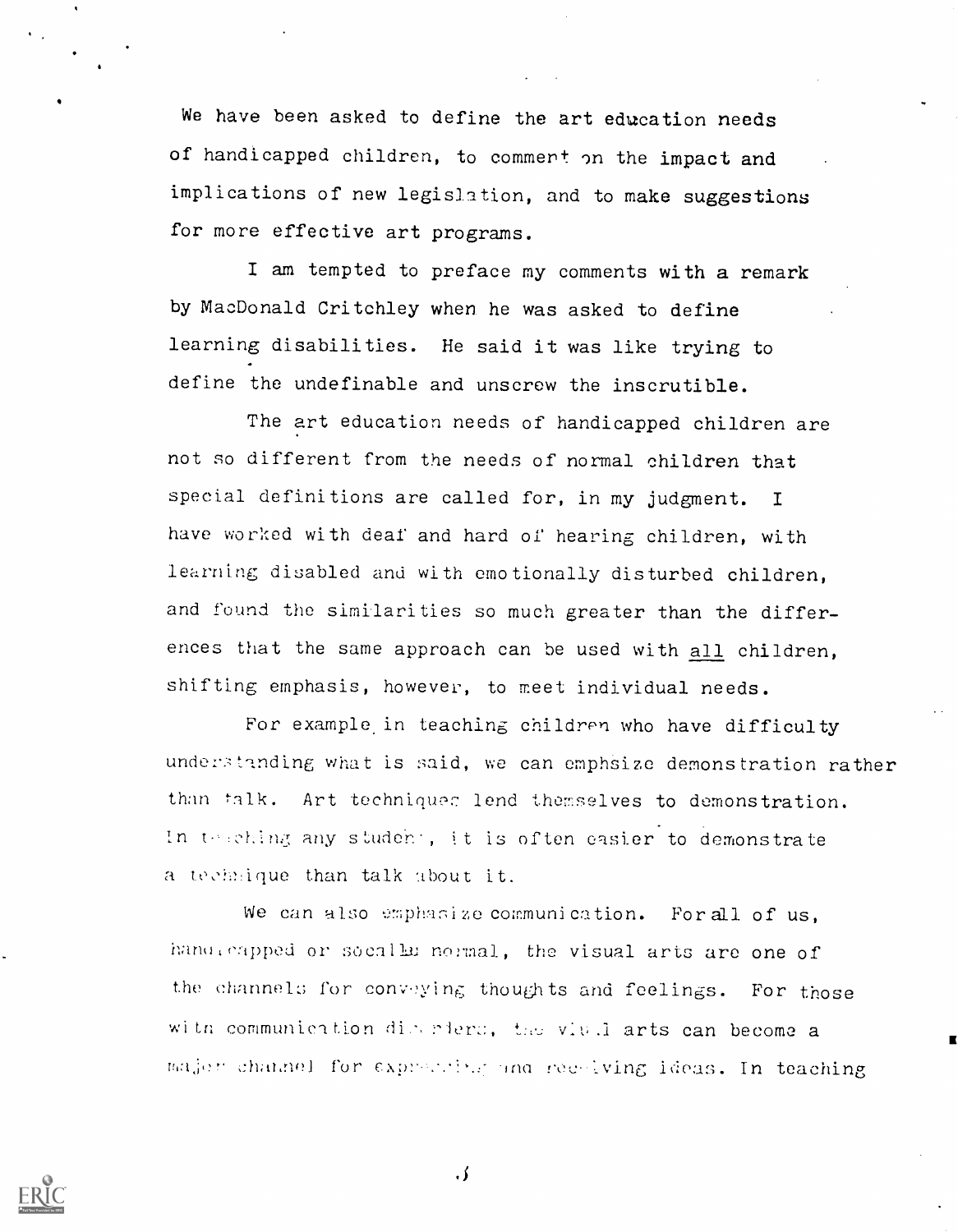these children we can emphasize representational drawings, paintings, and sculptures and minimize the nonfigurative or abstract.  $W_a$  can ercourage them to project thoughts and feelings about recognizable people, objects or events rather than present tasks of construction or design. (sign lang)

On the other hand, if our students have learning disabilities rather than communication disorders, and especially if their disabilities include visuo-motor weaknesses, we can reverse the emphasis, stressing form rather than content, construction and design rather than subject matter. With any student, exploratory learning is important in art education. With chiliren who confuse d and b or p and q', we can stress drawing tarks that sharpen awareness of the way things work or appear from different points of view. With children who have severe motor problems we can offer modeling clay rather than drawing instruments and monoprinting with objects such as corks rather than tasks that call for fine motor skills.

With emotionally disturbed children, we can place emphasis on building self-confidence. With any student, art experience provides special opportunities for reinforcing emotional  $t$  to  $t$ , with by the same token, instead of building confidence, It provises special opportunities for tearing it down. The ,aubjectivity of a painting makes the painter particularly censitive to criticism of his work. His skill, or his teacher'sknowlelge in both be irrelevant to his sense of failure or Tuppen: Like enjoyment, self-confidence in art is easily influit a - Unlike a nighteam, a funtasy on paper is vulnerable to any forwho sees it and foels qualified to judge.

i1



 $\mathbf{2}$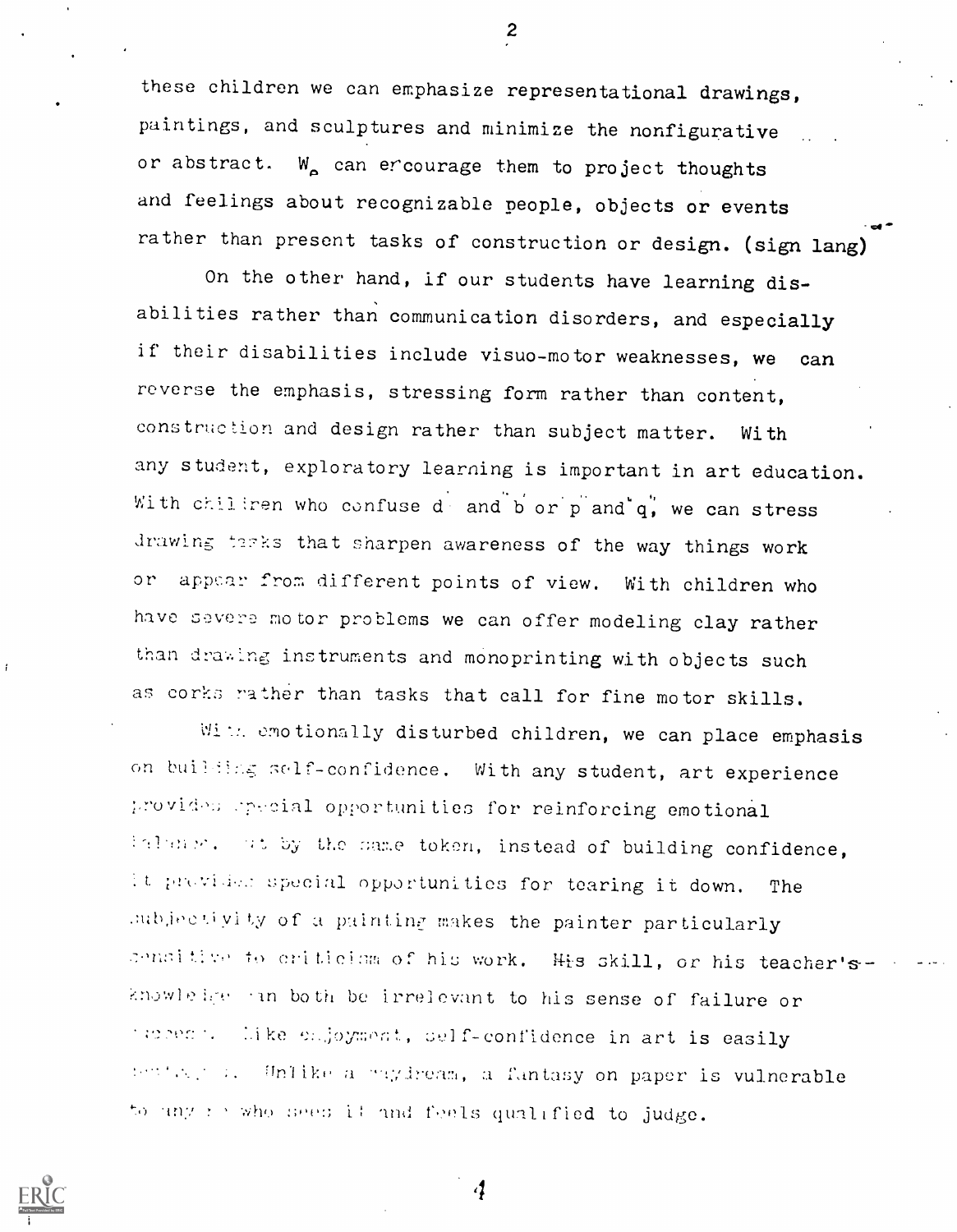With disturbed children, we can avoid experiences that might cause anxiety and emphasize projective drawing techniques such as asking a child to make a scribble, look for an image in the scribble, then develop the image into a drawing.

3

IN other words, we can use the same objectives and methods with all our students if we remain flexible and emphasize appropriate methods to meet individual needs.

The second area of concern, this afternoon, is the impact of new legislation on art education and . implications for the future. It has been widely observed that teachers in general have been unprepared and reluctant to work with handicapped children. Gazing into my crystal ball, however, <sup>I</sup> think I see art educators becoming qualified as art therapists as well, working closely with psychologists, counselors, and classroom teachers. With art expressions so much a part of right hemisphere functioning, art teachers have unique opportunities to observe a child's ability to perceive and integrate infornation and to form concepts. We also have unique opportunities to evaluate emotional and cog $n$ itive growth because we have access to a child's nonverbal expression of conflicts and concerns, clues to his per= ception of himself and others. through his drawings and paintings. We also have unique opportunities to help  $a$ . child fulfill wishes vicariously and express unacceptahle feelings in an acceptuble way by drawing, painting, or modeling them.



 $\mathbf{a}$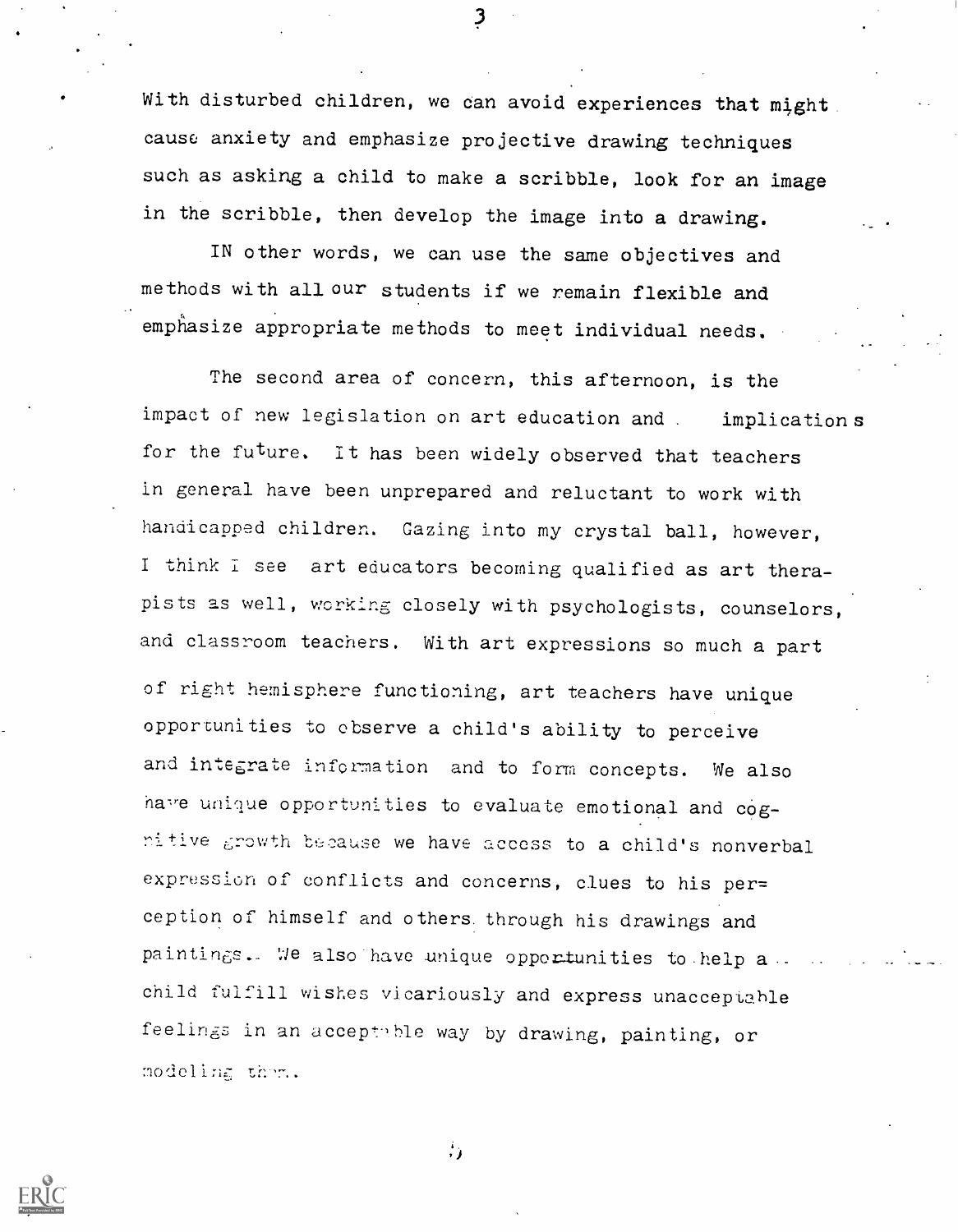As for the third area of concern - how can we provide more effective art education, I would like to offer three suggestions. First, to expand graduate art education programs to include courses in art therapy. This is not to suggest that teachers should try their hands at psychiatric intervention. There is real danger in trying to explain the unconscious meanings in a drawing. For one thing, the same symbol may have different meanings for different individuals. For another, interpretations can be distortea by the therapist's own unconscious needs. And even if interpretations are accurate, great harm can be done in breaking down a child's defenses.

Cn the other hand, a little knowledge can be very useful if an art teacher can spot clues to emotional problems, and alert the specialists trained to deal with them (Brian)

My second suggestion is to expand graduate and undereraduate programs to include courses in cognitive development. Drawings and paintings can serve as tools for lientifying and teaching concepts and cognitive skills traditionally associated with language. My own work for many years had been concerned with assessing and developing three such concepts said to be fundamental in reading and math: concepts of space, concepts of sequential order, and concepts of class or group of objects. Special art procedures have been developed to substitute for language in developing these concepts. The procedures



 $\mathbf{I}$ 

were intiated in a State Urban Education Project in which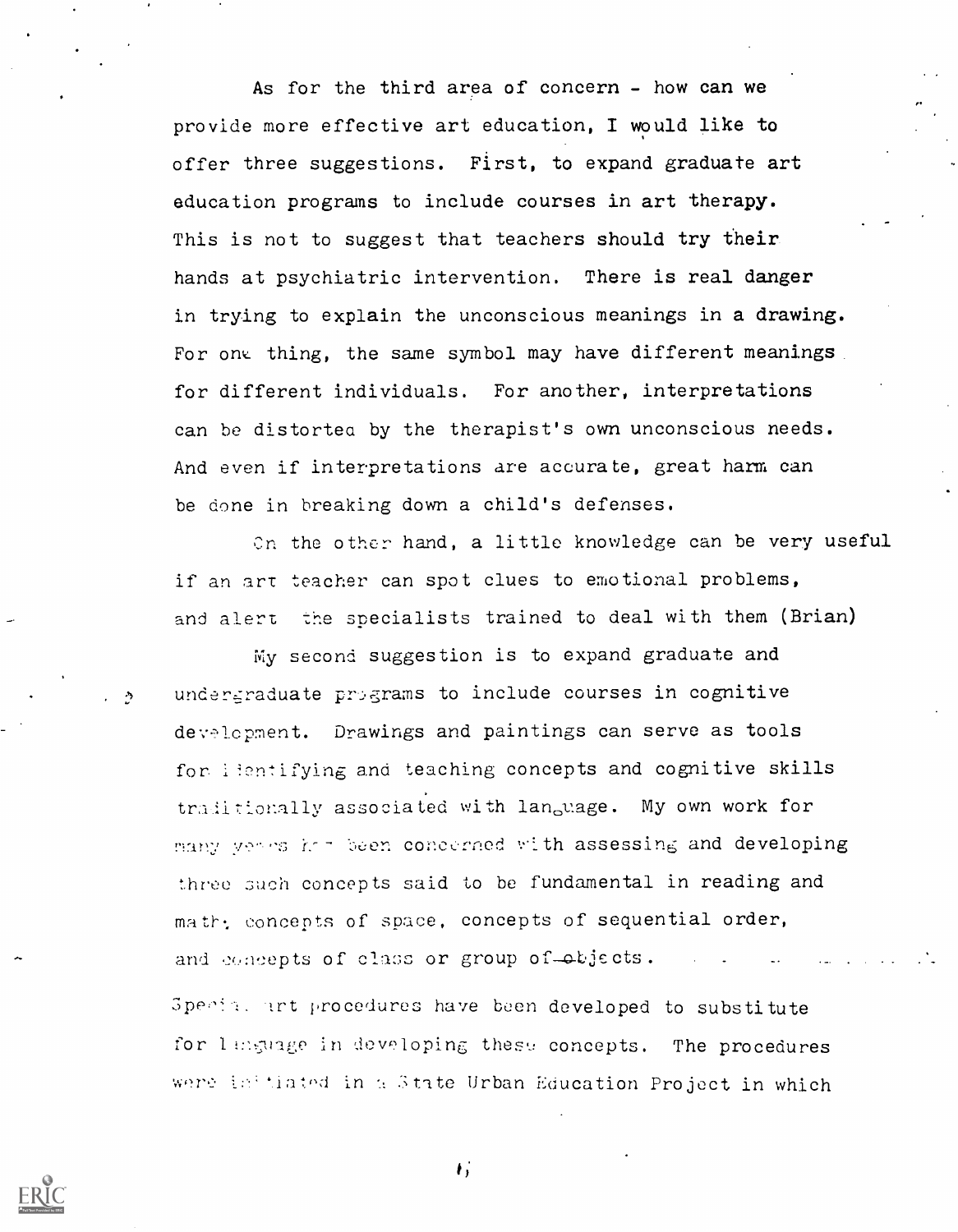one teacher worked with children wno had auditory and language impairments. The thirty-four children in the experimental groups showed significant improvement in ability to express the three concepts while the thirty-four control children did not. improve (Silver, 1973, 1978).

The procedures were again found effective in a subsequent study involving children who had learning disabilities. In this study, eleven graduate students who had enrolled in individually course in therapeutic techniques in art education worked/with eleven children.under faculty supervision. These children also showed significant improvement in the three areas related to cognition that were the focus of the study (Silver and Lavin 1977).

In our third study, another group of graduate students worked individually with children identified in their school as having special educational needs rather than more severe 4 - Anima diagnosis of "handicaps". Again, the experimental children showed statistically significant gains.

As 7.easures for evaluating cognitive skills, the drawing tests were found to have significant correlation with the Standard Reading Achievement Test in a study involving 75 first, second, and third grade normal children. (Hayes, 1978).

Some art educators feel that using art for diagnostic or therapeutic purposes is bound to interfere with learning about art. The question whether art teachers can pursue other goals without neglectong their own was also of much concern to me in the 1972 study. To obtain Quantitative information, two judges were asked to evaluate the artwork produced in the first semester. The judges, a university professor of art and an art therapist,

7



ر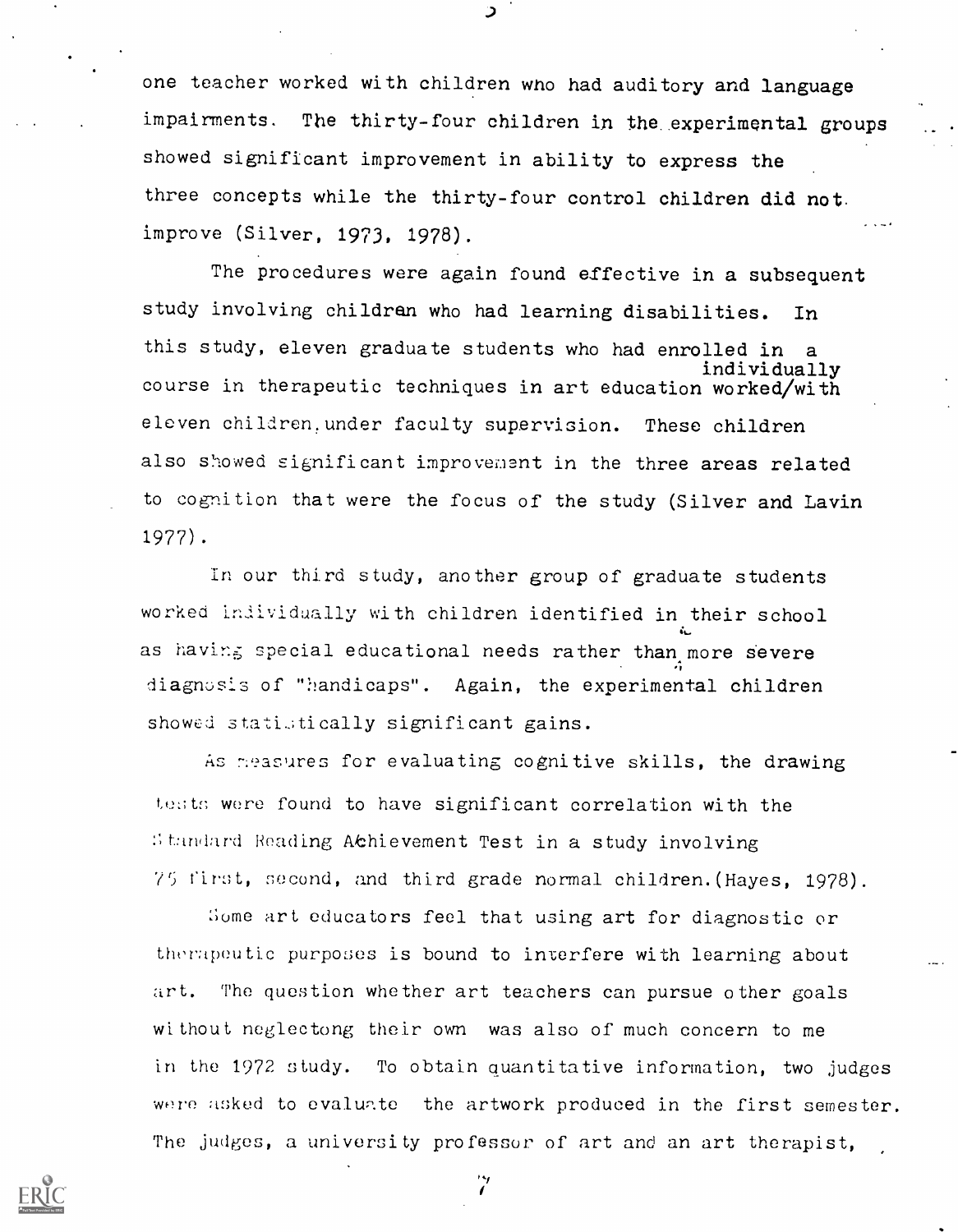evaluated three drawings or paintings produced by each of the eighteen children -the child's first work, his last work, and a work produced at mid-term. The 54 drawings and paintings were identified only by number and age of the child, and shown in random order to conceal the sequence in which they had been produced. The judges, 'working independently, rated each work on a scale of 1 to 5 points for various categories of art skills and sensitivity. Of the 18 children, the first drawings of 9 children received the lowest score, 1 point, while their last drawings received the highest score, 5 points for being highly imaginative and inventive or highly skillful. In skill and expressiveness combined, the judges found improvements that weresignificant at the .01 level (Silver, 1978, p. 225). These findings seem to indicate tha<sup>+</sup> the same kind of art experience can serve assthetic and therapeutic goals concurrently,

My third and last suggestion, is. raise expectations. We tend to have low expectations of ability in handicapped chiliren. We tend to equate language with intelligence and expect an inarticulate child to lack intelligence, let alone talent or giftedness. Unfortunately, expectations can be self-fulfilling (study by Rosenthal and Jacobson).

Now that art teachers are being asked to work with handicapped children as never before, they may find it useful to know that they can expect to find some who are gifted and many who have more interest in art than their normal peers whore experiences and interests are not restricted by physical handicaps. Support for this claim can be found in a study reported elsewhere. To summarize briefly, it was a project in art

 $\lambda$ 



-6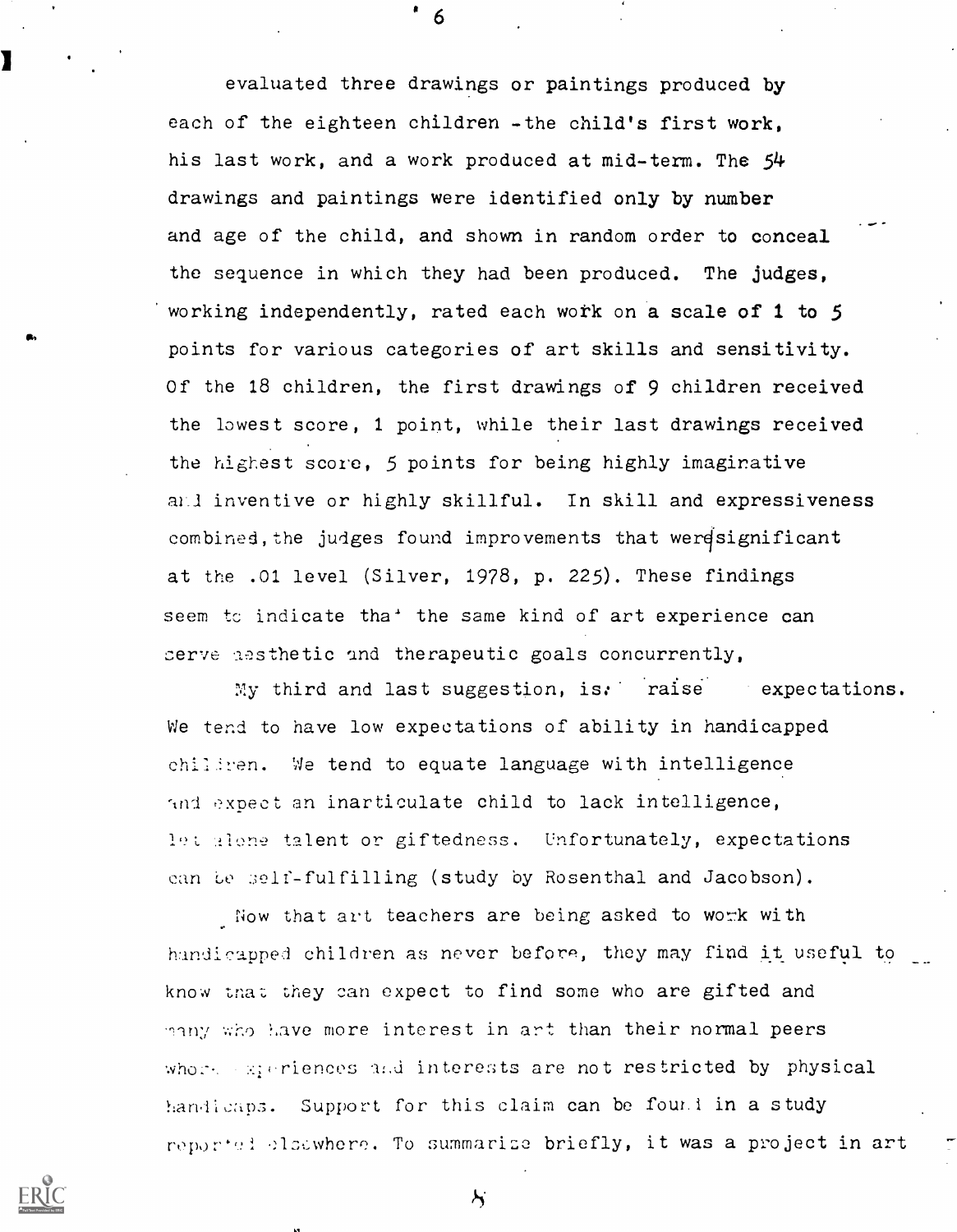education for deaf and hard of hearing children and adults, supported by a grant from the US Office of Education. Art classes were provided for 54 such students who were not selected, but were enrolled as applications were received following newspaper and other announcements. Panels of judges evaluated the work produced. The judges did not know

 $\mathcal{L}$ 

they were evaluating the work of handicapped students. It was felt that if they had this knowledge, they might be influenced either favorably out of sympahy or unfavorably because of low expectations. To compare these students with unimpaired students, four assessments of aptitude were made: three evaluations by panels of judges and the Torrance Test of Creative Thinking. In addition, a painting produced in one cf the art classes was submitted to an open juried art exhibition. (Silver, 1967, 1978).

In the first evaluation, thirteen art teachers were asked to compare the artwork with the work of their own students for originality, expressiveness, and sensitivity. Result: the combined average scores for deaf students (N=16) were clishtly above average when compared with hearing students in elementary schools through colleges and beyond, despite a decided disadvantage - six deaf teenagers were compared with hearing art students in colleges and art schools at the raduate level.

In the second evaluation, three university professors of ant ware hoked to evaluate paintings by 22 deaf and 22 hearing



 $\mathcal{L}$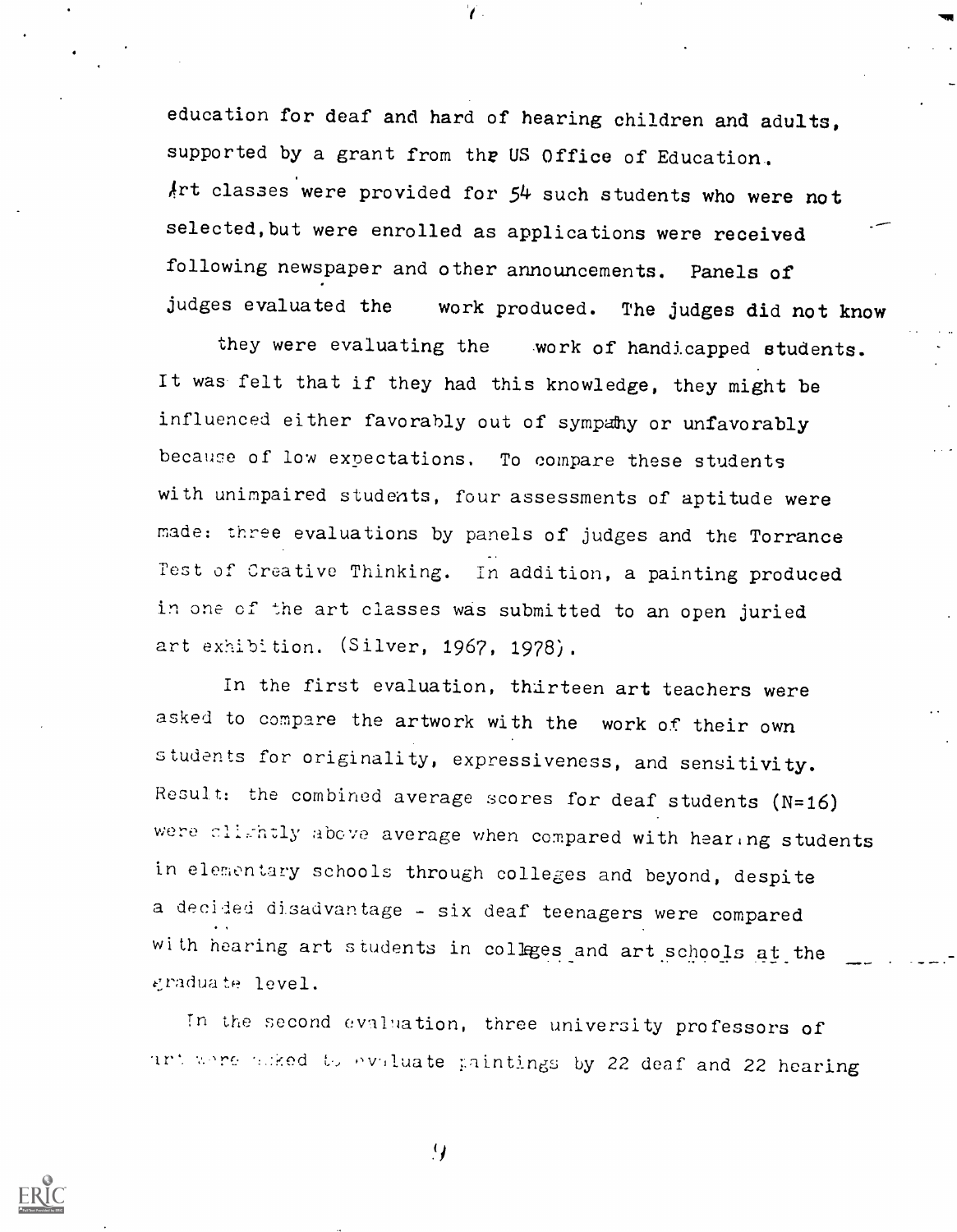at students. Result: the average scores of deaf children and adults were slightly higher than the scores of their hearing counterparts.

8

The third evaluation was a comparison of deaf and hearing art students by eleven teacher-observers, Results: nine of the eleven teachers found the deaf equal or superior to the hearing in each category - independence, interest in art, sensitivity, originality, and expressiveness. The nine were all art teachers, three of whom had taught only hearing students while the remainirg six had taught both deaf and hearing students.

The Torrance Test of Creative Thinking was administered to the sight children in the second-term children's class and to three teenagers and one adult in the adult class. composite Result: the/averaze score of the twelve students were in the 9tth percentile. Eight students were in the 99th percentile.

Finally, a painting produced in the adult class was submitted to an open juried competition of a professional artists  $65r$ . It was one of sixty paintings and twenty-five sculptures accepted from over 200 entries, and one of twelve works receiving an award.

These findings, as well as the findings of other studies (Silver, 1966, 1973) suggest that children and adults who are deaf or deficient in language can be expected to have as muchaptitude, intered, and creative ability in the visual arts as their normal neers.

 $\pm$  ( )